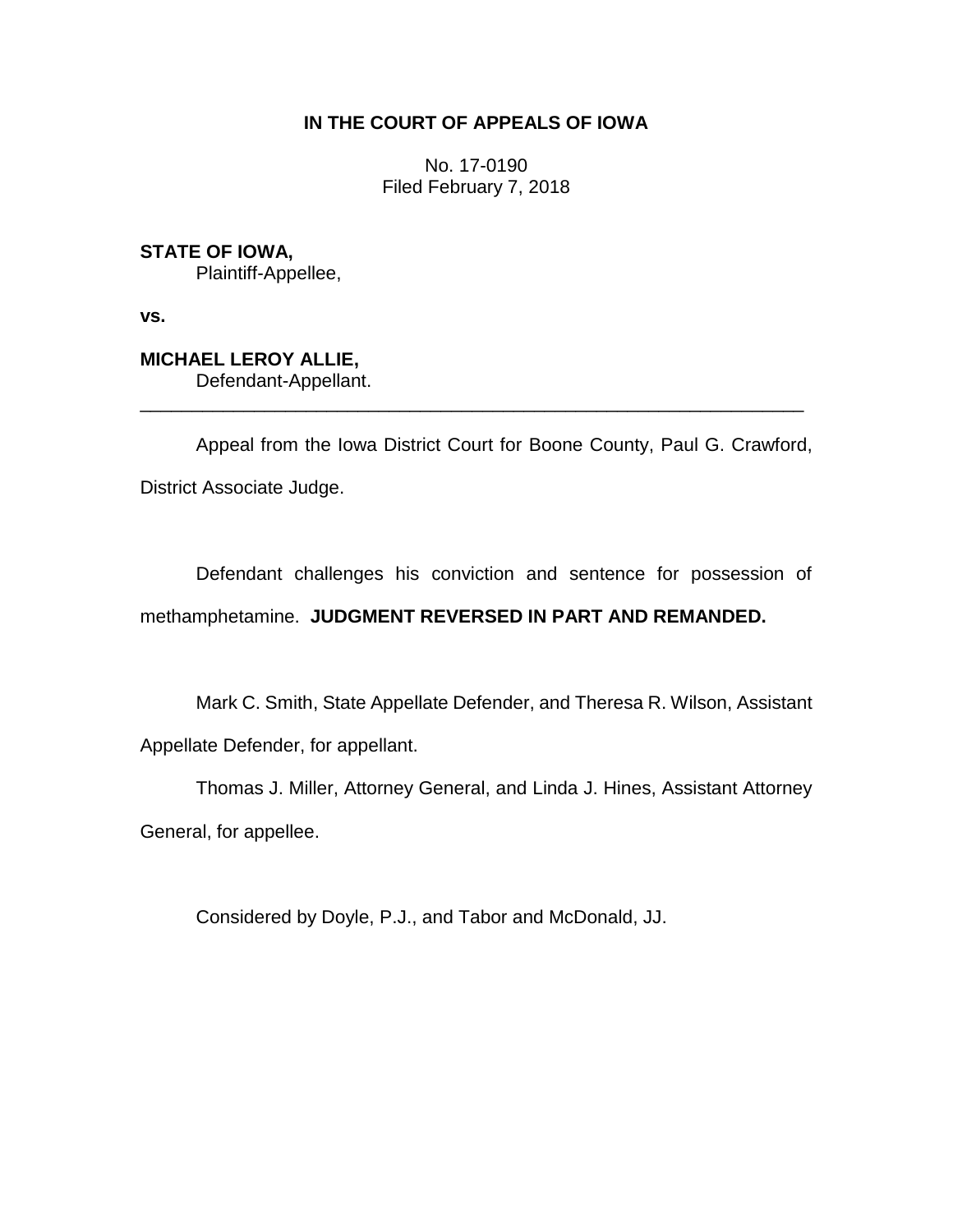#### **MCDONALD, Judge.**

Following a jury trial, Michael Allie was convicted of possession of methamphetamine, third or subsequent offense, in violation of Iowa Code section 124.401(5) (2016). Allie stipulated to two prior felony convictions and was sentenced as a habitual offender pursuant to Iowa Code section 902.8. The district court sentenced Allie to an indeterminate term of incarceration not to exceed fifteen years but suspended the sentence and placed Allie on supervised probation. Allie timely filed this appeal. Allie raises several challenges in this appeal: he challenges the sufficiency of the evidence supporting his conviction; he contends the district court abused its discretion in denying his motion for new trial; he argues his trial counsel was ineffective; and he contends the colloquy related to the habitual offender enhancement was inadequate.

I.

Boone County Deputy Sheriffs Preston King and Doug Twigg went to Allie's residence to execute a warrant for Allie's arrest. After the deputies knocked on the door, Allie opened the door, went outside, and was placed in handcuffs. From here, the parties differ.

At the time of the arrest, Deputy King was a new deputy on field training. Deputy King testified he searched Allie's person prior to putting Allie in the back of the patrol car. Deputy King found a small plastic baggie in the front pocket of Allie's shorts. Deputy King observed a "white powdery substance in it." Deputy King asked Allie what it was. Allie replied he did not know. Deputy King gave the baggie to Deputy Twigg. Deputy Twigg observed it was "a clear plastic baggie with a white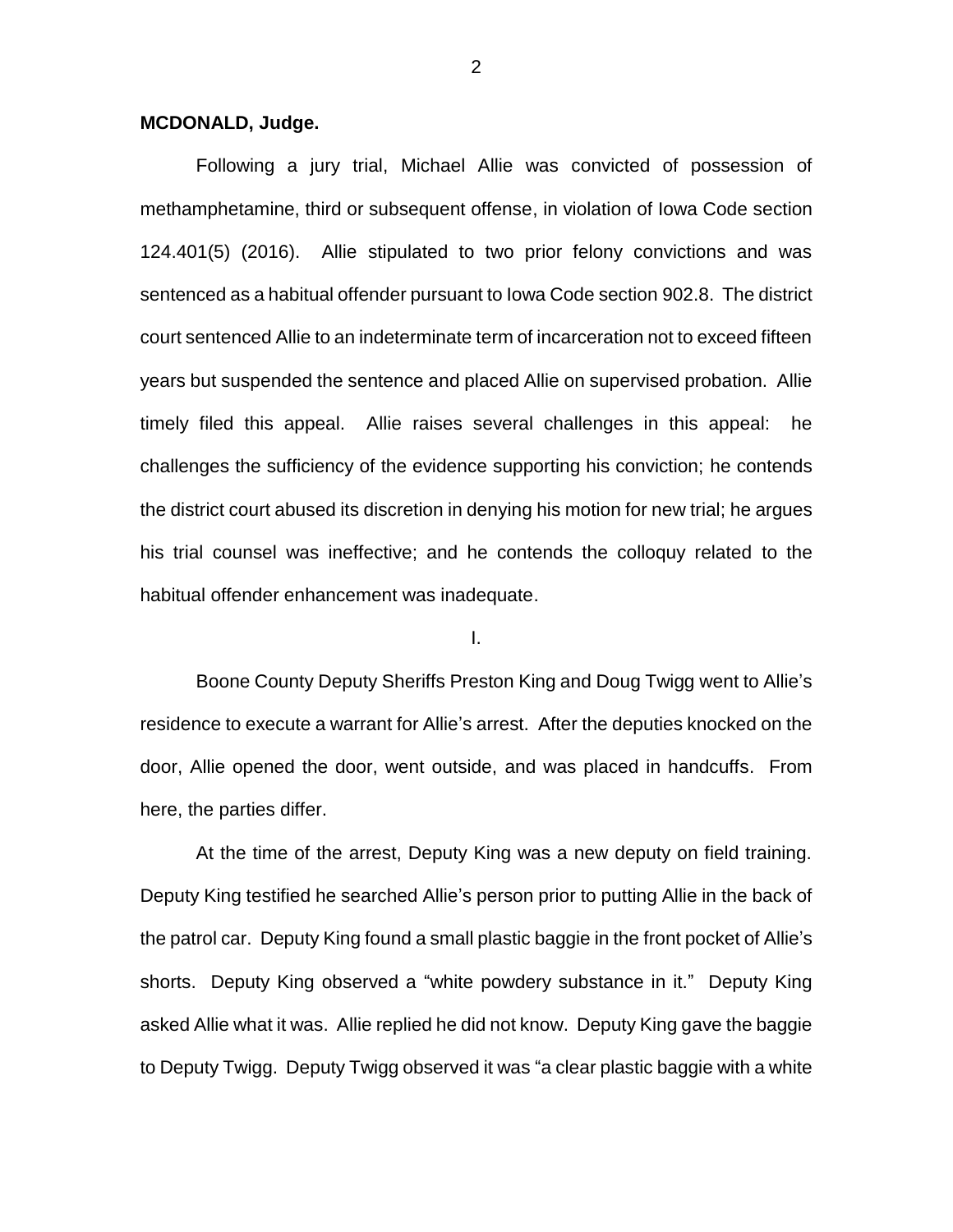residue in it." Deputy Twigg testified he believed the substance was methamphetamine.

Allie called his long-time friend Sherri Norley to testify. Norley was having dinner with Allie at the time of Allie's arrest. Norley testified Allie went outside after the police knocked on the door. She testified she went outside a few minutes after Allie. At the time she went outside, Allie was already under arrest. She testified she was speaking with Deputy Twigg and observed the Deputy King walk with Allie to the deputy's vehicle. Deputy King searched Allie's person and found money in Allie's pocket. At Allie's direction, Deputy King gave the money to Norley. Norley testified Deputy King started walking Allie to the back of the vehicle. She testified Deputy King "bent down and picked a bag up off the ground" and handed the bag to Deputy Twigg, with whom she had been speaking. She testified the baggie was four to five feet from the area where Deputy King searched Allie. On crossexamination the prosecutor asked Norley if the defendant was wearing shoes when the deputies arrived. She answered Allie was wearing flip-flops. Upon further questioning, she denied that Allie refused to allow the deputies accompany him into the home to retrieve a pair of shoes.

On rebuttal, Deputy Twigg testified he asked Allie if Allie wanted to go back into the home because Allie "didn't have shoes or socks." Deputy Twigg testified Allie chose not to go back into the home because Deputy Twigg told Allie he would have to be accompanied into the home. With respect to the search of Allie's person, Deputy Twigg testified he did not observe the search because he was speaking with Norley. Twigg testified Norley could not have observed Deputy King's search of Allie's person based on his recollection of where she was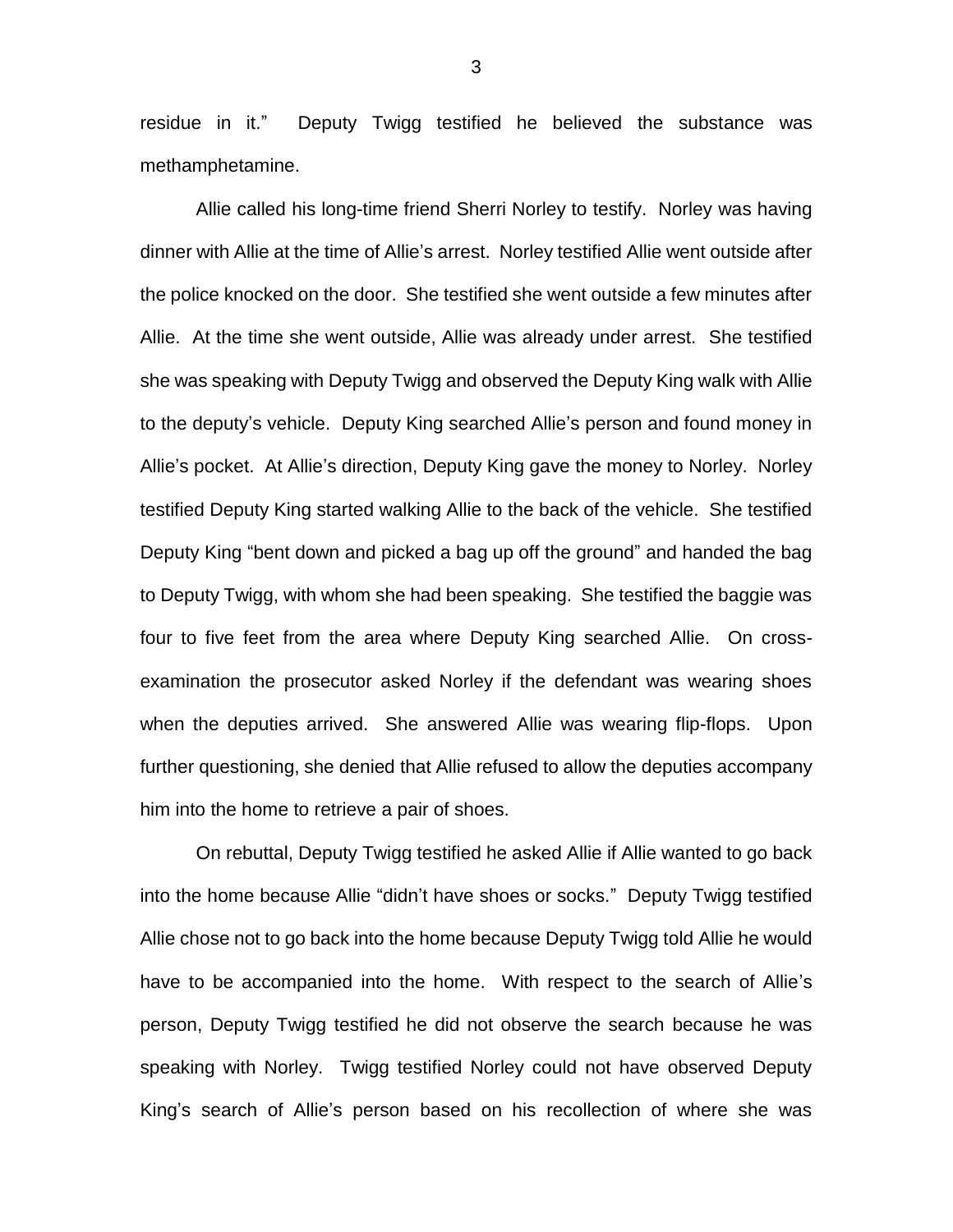positioned while he was speaking with her. Deputy Twigg testified Norley did not make any statement at the time of the search that the baggie was picked up off the ground.

The deputies transported Allie to the Boone County Jail. The baggie was field tested and then sent to the Iowa Division of Criminal Investigation for further testing. Criminalist Gladfelter testified at trial. He testified the baggie contained a "white powdery substance." Gladfelther testified there was not enough product in the baggie to weigh and test the product. He testified he rinsed the baggie with methanol to obtain a sample of the residue. The residue contained methamphetamine.

II.

Allie argues there is insufficient evidence to establish he knowingly possessed methamphetamine. Specifically, he contends there is not sufficient evidence of knowing possession due to the small amount of residue in the baggie and the absence of other suspicious behavior on his part.

This court reviews challenges to the sufficiency of the evidence for the correction of legal error. *See State v. Sanford*, 814 N.W.2d 611, 615 (Iowa 2012). Under this standard, we will affirm when the verdict is supported by substantial evidence. *See State v. Webb*, 648 N.W.2d 72, 75 (Iowa 2002). Evidence is substantial when the evidence is sufficient to "convince a rational fact finder that the defendant is guilty beyond a reasonable doubt." *Id.* at 76. In conducting substantial-evidence review, this court considers the evidence in the light most favorable to the State, including all reasonable inferences that may be fairly drawn from the evidence. *See id.* "Inherent in our standard of review of jury verdicts in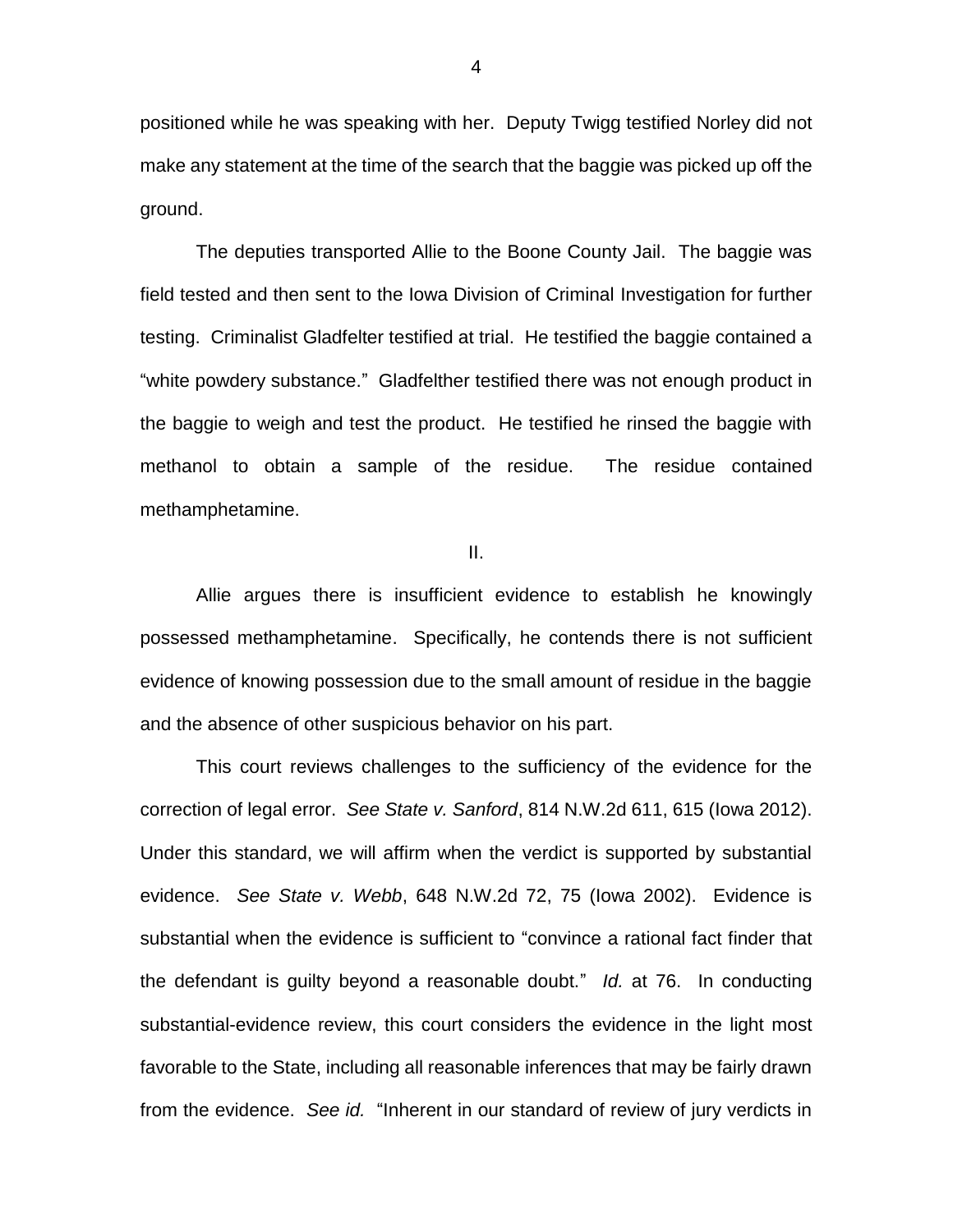criminal cases is the recognition that the jury [is] free to reject certain evidence, and credit other evidence." *State v. Nitcher*, 720 N.W.2d 547, 556 (Iowa 2006).

Where the jury was instructed without objection, as is the case here, the jury instruction becomes law of the case for the purposes of reviewing the sufficiency of the evidence. *See State v. Canal*, 773 N.W.2d 528, 530 (Iowa 2009). This jury was instructed the State must show Allie "knowingly or intentionally possessed methamphetamine" and that he "knew the substance he possessed was methamphetamine." Under this instruction, the State had to prove Allie "exercised dominion and control over the contraband, had knowledge of the contraband's presence, and had knowledge the material was a narcotic." *State v. Thomas*, 847 N.W.2d 438, 442 (Iowa 2014). "The knowledge required for the [knowing possession] elements can be, and because of their subjective nature often must be, inferred." *State v. Pore*, No. 03-0784, 2004 WL 1254318, at \*3 (Iowa Ct. App. June 9, 2004); *accord State v. Reeves*, 209 N.W.2d 18, 22–23 (Iowa 1973).

In support of his argument, the defendant relies on *State v. Kopp*, 325 S.W.3d 466, 472 (Mo. Ct. App. 2010). In that case, the court held there was insufficient evidence to support a possession charge where the defendant was in possession of a syringe and the syringe tested positive for methamphetamine. *See id.* at 473. Critical to the court's conclusion was the fact the residue was not visible. *See id.* at 472–73 ("[N]o inference of Defendant's knowledge of the presence and nature of the methamphetamine can be drawn from the fact that he could see it. It was not visible. Defendant's knowledge, if it may be inferred at all, must be inferred from other facts.").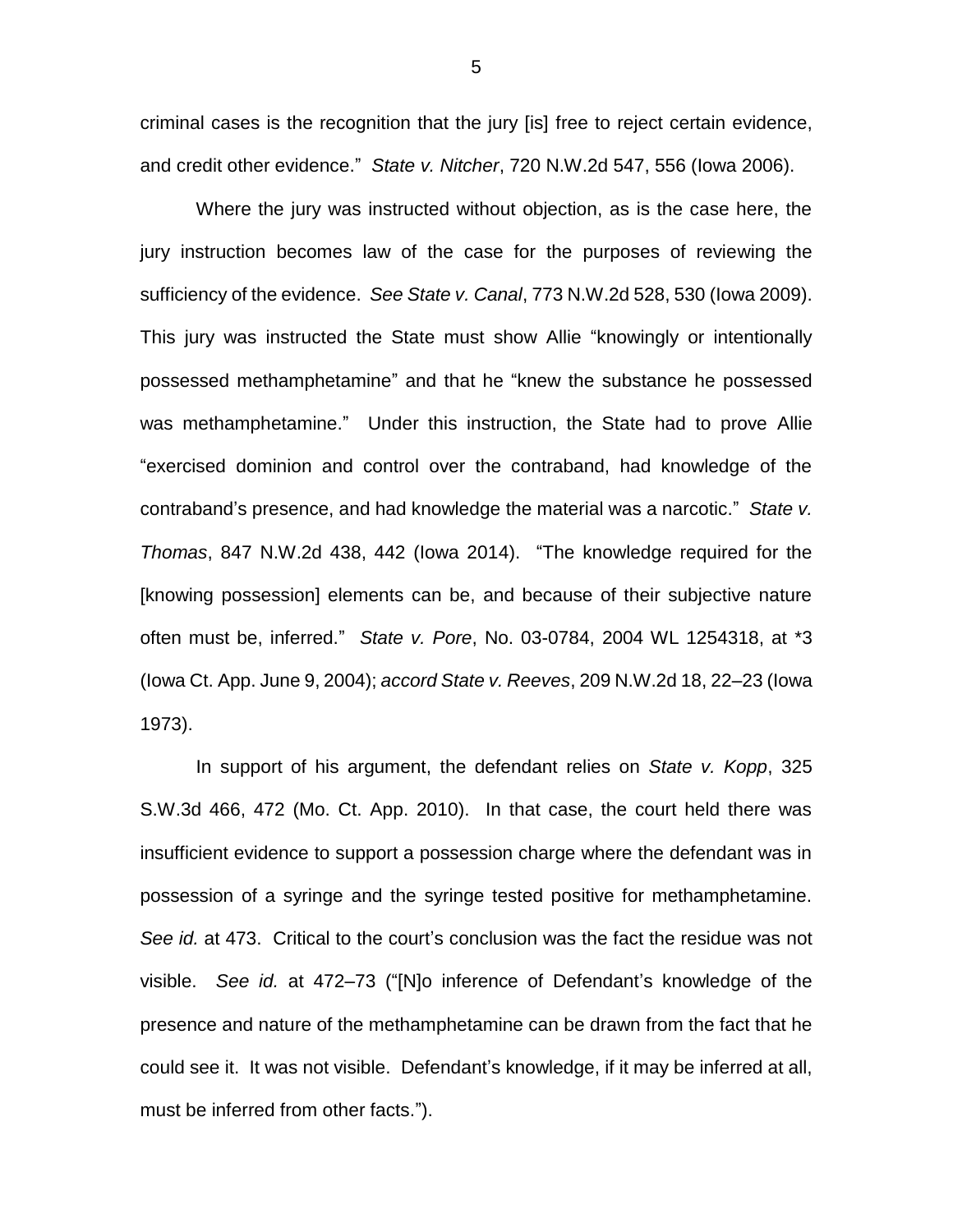The facts of this case are readily distinguishable. Deputy King testified the baggie was found in Allie's pocket. Unlike *Kopp*, here the deputies testified the baggie contained a *visible* white powdery substance. The criminalist testified to the same. While the amount of product in the bag was insufficient to weigh, the evidence showed the product tested positive for methamphetamine. The jury was free to infer the defendant was also able to see the white powdery substance in the baggie and further infer the defendant knew the contents of the baggie. Thus, when the evidence is viewed in the light most favorable to the jury's verdict, there is substantial evidence in support of the conviction. *See, e.g., State v. Simpson*, 587 N.W.2d 770, 774 (Iowa 1998) (affirming a conviction where defendant possessed crack pipes containing burnt residue); *State v. Tekippe*, No. 07-1840, 2009 WL 1492660, at \*3 (Iowa Ct. App. May 29, 2009) (rejecting the argument on appeal that "the evidence is insufficient to support his conviction because any possession was not done 'knowingly' due to the small amount of residue which lacked visibility and due to the absence of suspicious behavior on his part"); *State v. Martin*, No. 03-2092, 2005 WL 425488, at \*3 (Iowa Ct. App. Feb. 24, 2005) (finding officer's statement that residue was sufficient for a conviction to be "a correct statement of the law in Iowa"); *Pore*, 2004 WL 1254318, at \*3 (finding cocaine residue along with exclusive possession sufficient for conviction).

III.

Allie contends the district court erred in denying his motion for new trial. The motion for new trial was filed pursuant to Iowa Rule of Criminal Procedure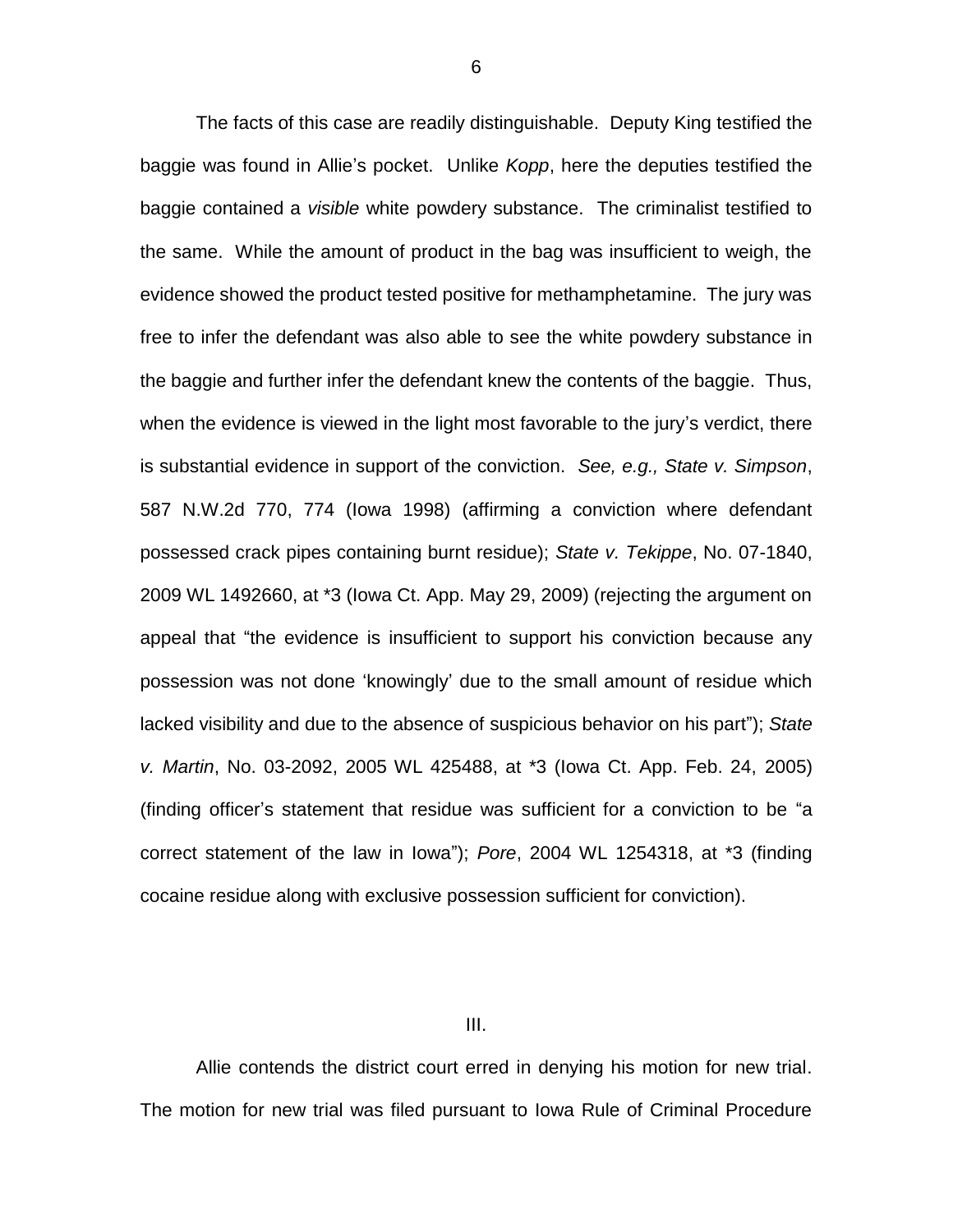2.24(2)(b)(8), which allows the court to grant new trial when "the defendant has discovered important and material evidence in the defendant's favor since the verdict, which the defendant could not with reasonable diligence have discovered and produced at the trial." In his motion for new trial, Allie claimed he discovered the Inmate Personal Property List at the Boone County jail. The property list is a log of personal items in the defendant's possession at the time of booking. The property list showed Allie was wearing flip-flops at the time he was booked into the Boone County jail. According to Allie, this evidence would have impeached Deputy Twigg's testimony that Allie was not wearing shoes or socks at the time of the arrest. This evidence also would have bolstered, or so Allie argues, Norley's testimony regarding the facts and circumstances surrounding the arrest.

This court reviews rulings on motions for new trial for an abuse of discretion. *See State v. Smith*, 573 N.W.2d 14, 17 (Iowa 1997). "A district court should grant a motion for a new trial only in exceptional circumstances." *State v. Ary*, 877 N.W.2d 686, 705–06 (Iowa 2016). The trial court's discretion in granting or denying a motion for new trial is 'unusually broad' when the new trial motion is grounded on newly-discovered evidence. *State v. Miles*, 490 N.W.2d 798, 799 (Iowa 1992). "We give weight to the district court's conclusion that the proffered newlydiscovered evidence would have altered the trier-of-fact's decision to convict had the evidence been introduced at trial." *State v. Weaver*, 554 N.W.2d 240, 244–45 (Iowa 1996), *overruled on other grounds by State v. Hallum*, 585 N.W.2d 249, 253– 54 (Iowa 1998); *State v. Compiano*, 154 N.W.2d 845, 849 (Iowa 1967) ("The trial court is generally in a better position than we to determine whether evidence, newly discovered, would probably lead to a different verdict upon retrial, and we have

7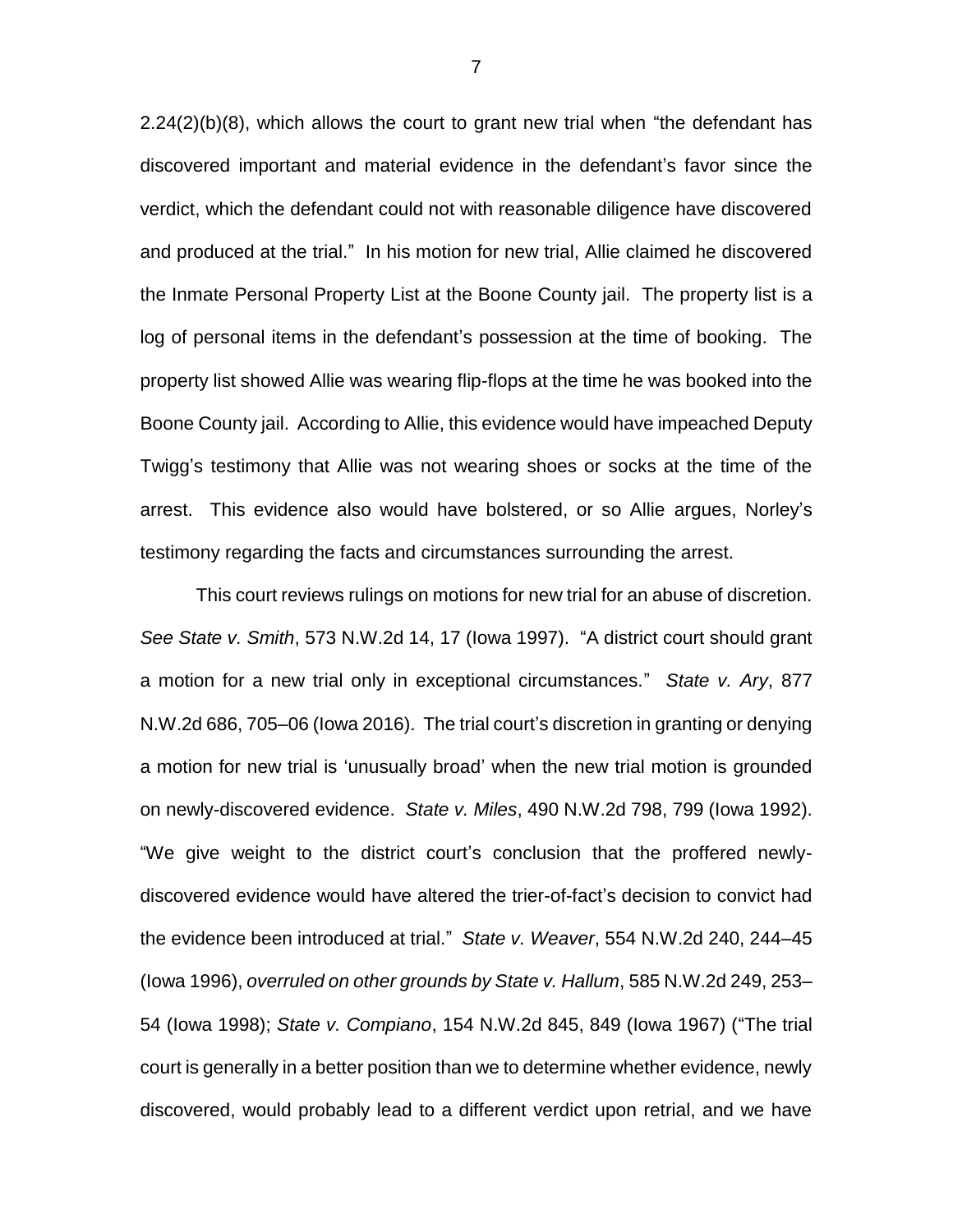often said we will not interfere with its ruling unless it is reasonably clear that such discretion was abused.").

We cannot conclude the district court abused its discretion in denying Allie's motion for new trial. To obtain relief, Allie had to show: "(1) that the evidence was discovered after the verdict; (2) that it could not have been discovered earlier in the exercise of due diligence; (3) that the evidence is material to the issues in the case and not merely cumulative or impeaching; and (4) that the evidence probably would have changed the result of the trial." *Harrington v. State*, 659 N.W.2d 509, 516 (Iowa 2003). Allied failed to establish why the evidence could not have been discovered earlier in the exercise of due diligence; the log was created at the time Allie was arrested. It was readily available at any time. At the hearing on the motion for new trial, counsel stated she obtained the log with a phone call to the jail. In addition, Allie failed to show the evidence was material to trial. The dispute regarding whether Allie was wearing shoes or flip-flops is immaterial to the possession charge. At best, even according to Allie, the evidence would only go to credibility, which is insufficient to justify relief. Under the very limited standard of review, we cannot say the district court abused its broad discretion in denying this motion.

### IV.

Allie contends his trial counsel was ineffective in two respects. He argues his trial counsel was ineffective in failing to seek a continuance of trial to obtain the personal property list discussed above. He also contends his trial counsel should have objected to Deputy Twigg's rebuttal testimony regarding Allie's decision to not enter the house to retrieve a pair of shoes.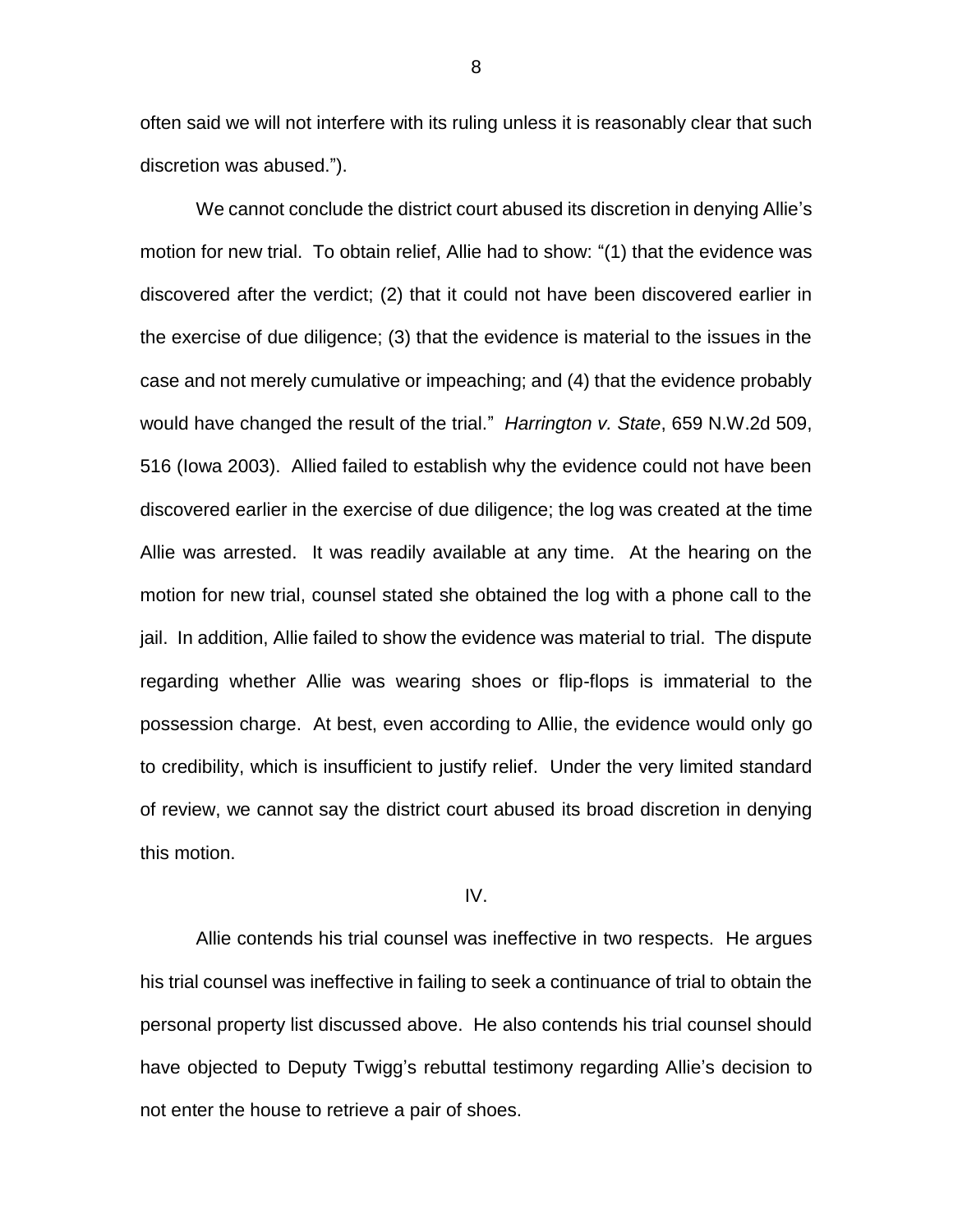We note that filing a claim for ineffective assistance of counsel on direct appeal is unnecessary to protect the defendant's right to seek relief. *See* Iowa Code § 814.7 ("The claim need not be raised on direct appeal from the criminal proceedings in order to preserve the claim for postconviction relief purposes."). A party "may, but is not required to, raise an ineffective assistance claim on direct appeal . . . if the party has reasonable grounds to believe that the record is adequate to address the claim on direct appeal." Iowa Code § 814.7(2). The presentation of an underdeveloped claim on direct appeal is *strongly discouraged*. The presentation of an underdeveloped claim wastes the party's resources and judicial resources. More important, the presentation of an underdeveloped claim poses a litigation risk to the defendant, who may receive an adverse judgment on a potentially meritorious claim due to the presentation of a claim on an underdeveloped record. *See State v. Joiner*, No. 15-1600, 2017 WL 1400804, at \*2 (Iowa Ct. App. Apr. 19, 2017); *State v. Eaton*, No. 14-0789, 2014 WL 7367008, at \*1 n.1 (Iowa Ct. App. Dec. 24, 2014).

One of the claims presented here presents a classic example of the presentation of a claim of ineffective assistance of counsel on an undeveloped record. Trial counsel's decision to forego a potentially meritorious objection to a piece of evidence or testimony is frequently a tactical decision. *See State v. Clay*, 824 N.W.2d 488, 500–01 (Iowa 2012) ("What we do not know is whether trial counsel's failure to object to these statements was a trial tactic or strategy. Did trial counsel think the defense would be stronger if the testimony came in as hearsay, rather than live? Until the record is developed as to trial counsel's state of mind, we cannot say whether trial counsel's failure to object implicated trial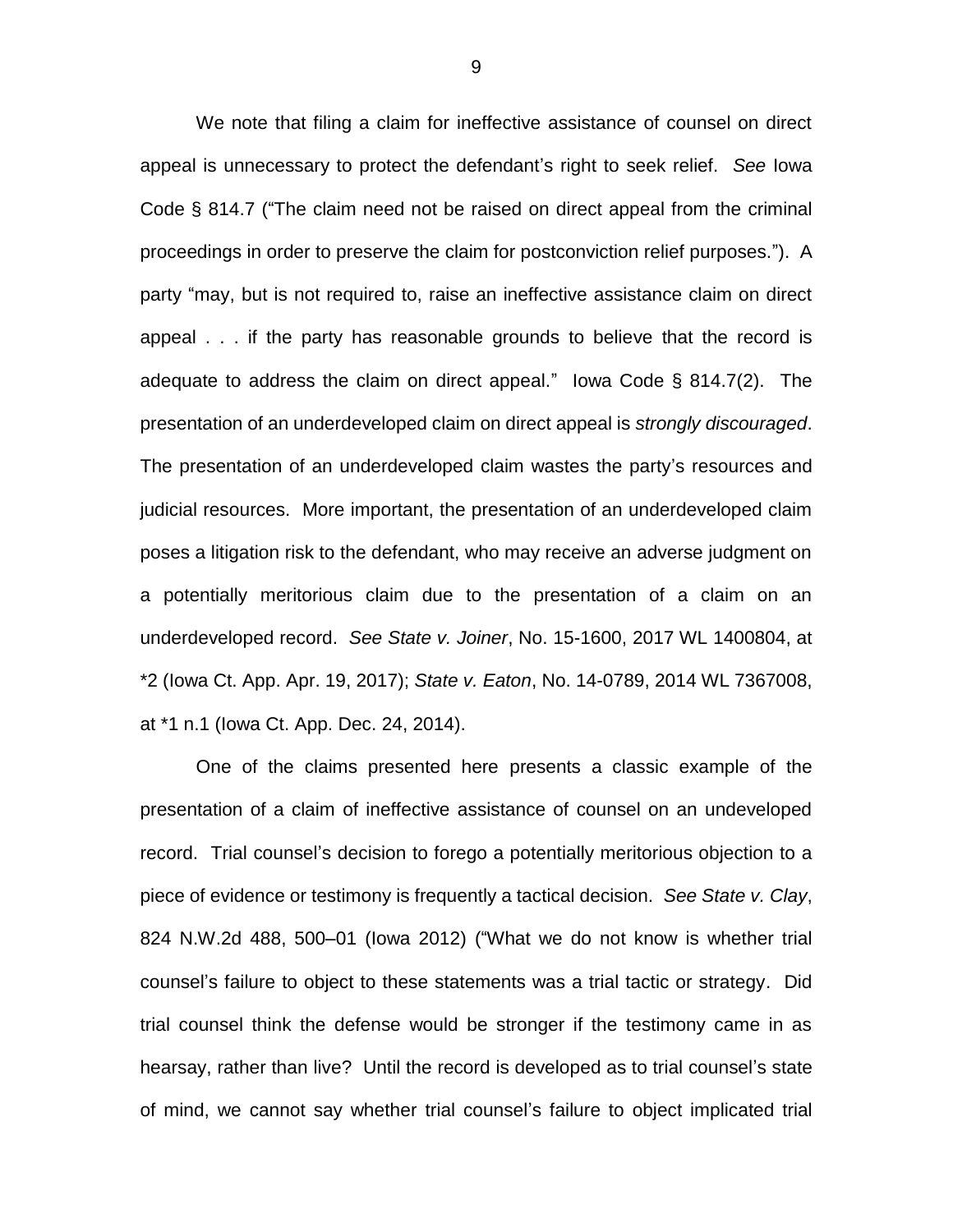tactics or strategy."). Because of the tactical nature of the decision, resolving claims related to counsel's failure to object to certain testimony is particularly inappropriate on direct appeal.

We reject Allie's claim of ineffective-assistance of counsel with respect to the newly discovered evidence. As discussed above, the evidence was immaterial to the case. As such, Allie cannot establish *Strickland* prejudice. We preserve for postconviction relief proceedings Allie's claims of ineffective assistance of counsel with respect to the testimony regarding Allie's decision to not reenter the home.

V.

Allie's last challenge is to the adequacy of the district court's colloquy regarding the habitual offender sentencing enhancement. We review claims of error in complying with rules for correction of errors at law. *See* Iowa R. App. P. 6.907; *State v. Harrington*, 893 N.W.2d 36, 41 (Iowa 2017). Any constitutional claims are reviewed de novo. *See Harrington*, 893 N.W.2d at 41.

Iowa code section 902.8 provides for a habitual offender sentencing enhancement to be applied to a person convicted of a class "C" or class "D" felony, who has twice before been convicted of any felony. "A person sentenced as an habitual offender shall not be eligible for parole until the person has served the minimum sentence of confinement of three years." Iowa Code § 902.8. There are two methods by which the State can establish the prior convictions for the sentencing enhancement. After conviction, "the offender shall have the opportunity in open court to affirm or deny that the offender is the person previously convicted." Iowa R. Crim. P. 2.19(9). If the defendant denies being the person previously convicted, the defendant shall be entitled to a jury trial "on the issue of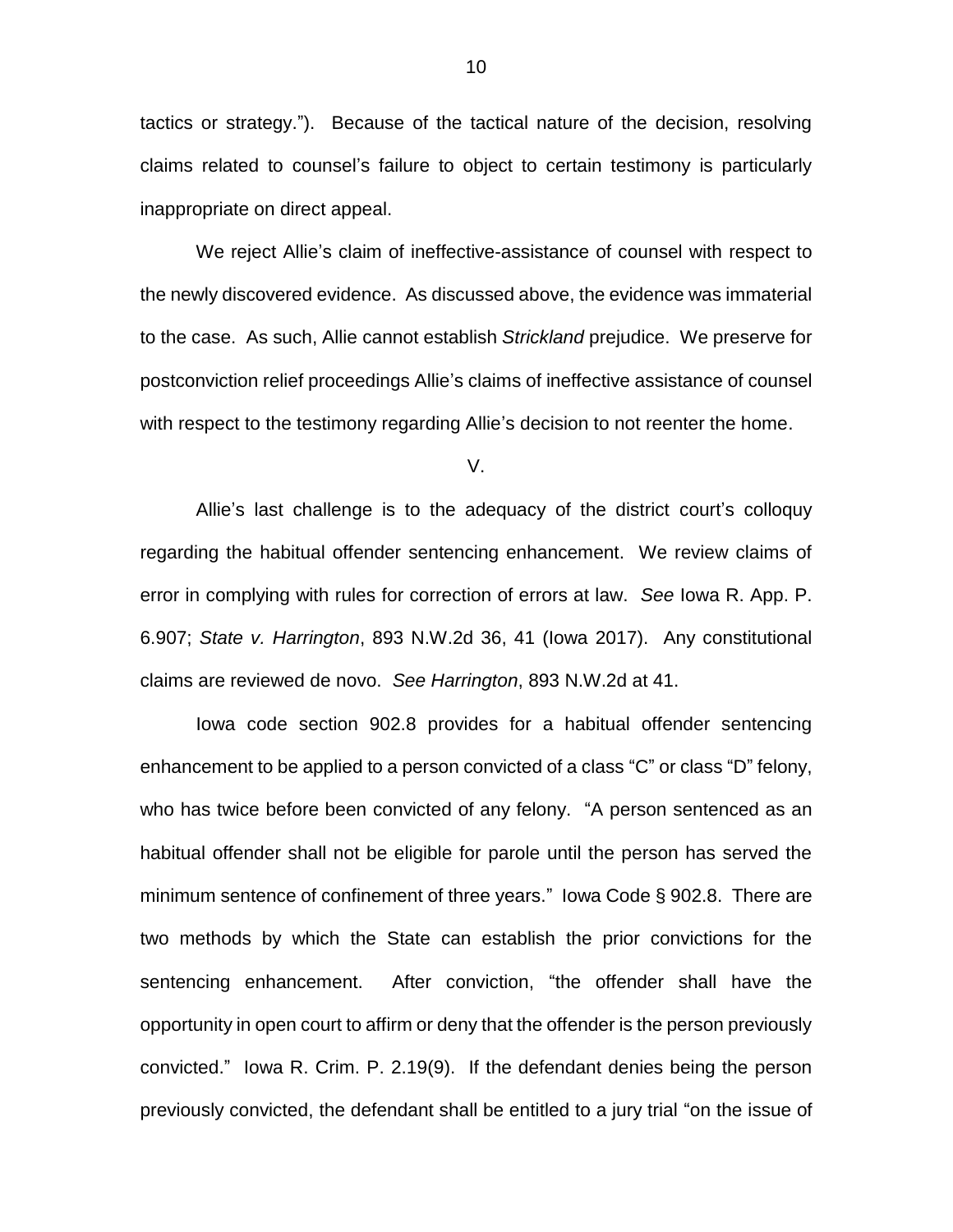the offender's identity with the person previously convicted." *Id.* If the offender admits to being the person previously convicted, the offender shall be sentenced in accord with the Code. *See id.* In *Harrington*, the supreme court held the district court must engage the offender in a colloquy prior to accepting the offender's admission of identity to the previous felony convictions. *See Harrington*, 893 N.W.2d at 45 ("[C]ourts must ensure that the admission is 'voluntary and intelligent', and that the defendant understands 'the ramifications of an habitual offender adjudication.'"). "Before a defendant admits to prior convictions, a court must inform the defendant concerning (1) the nature of the habitual offender charge; (2) the maximum possible punishment, including the mandatory minimum punishment; (3) the trial rights the defendant is waiving; (4) no trial will take place if defendant admits to the convictions; and (5) a challenge to an admission must be raised in a motion in arrest of judgment." *State v. Wade*, No. 16-0867, 2017 WL 2181450, at \*5 (Iowa Ct. App. May 17, 2017).

After the jury returned its verdict in this case, the district court engaged in a colloquy with the defendant regarding the habitual-offender enhancement. Initially, the defendant stated he did not know whether he wished to stipulate to the prior felonies. The district court afforded Allie the opportunity to speak with counsel, and Allie's counsel requested the district court explain what the jury would have to find. The district court explained the State would have the burden of proving beyond a reasonable doubt that Allie was the person convicted of the prior felonies. The district court also explained the jury would have to be unanimous in its finding.

We cannot conclude the colloquy in this case complied or substantially complied with *Harrington*. Here, the district court failed to inform the defendant of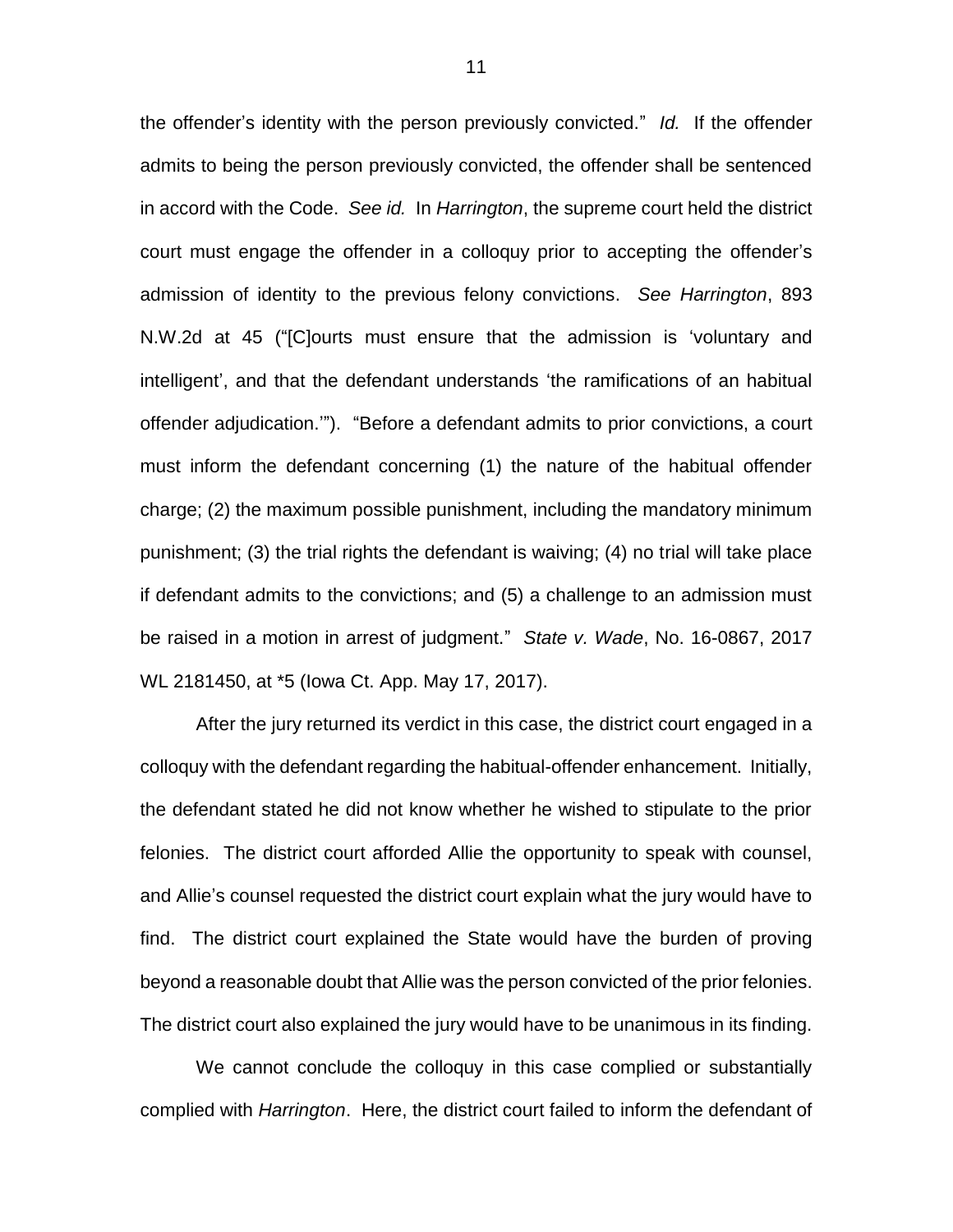all of the trial rights the defendant would waive upon stipulating to the prior felony convictions. Specifically, the district court failed to advise Allie of the "right to assistance of counsel, the right to confront and cross-examine witnesses against the defendant, the right not to be compelled to incriminate oneself, and the right to present witnesses in the defendant's own behalf and to have compulsory process in securing their attendance." Iowa R. Crim. P. 2.8(2)(b)(4). The failure to inform the defendant of these rights renders the colloquy not substantially compliant with *Harrington*. *See State v. Straw*, 709 N.W.2d 128, 134 (Iowa 2006) (finding no substantial compliance where district court did not explain possible punishments); *State v. Meron*, 675 N.W.2d 537, 542 (Iowa 2004) (finding failure to discuss witnesses or self-incrimination was not substantial compliance and holding "[t]he record must confirm the existence of substantial compliance in listing each right."); *State v. Myers*, 653 N.W.2d 574, 578 (Iowa 2002) (finding failure to explain right to compel attendance of witnesses was not substantial compliance).

The State does not defend the adequacy of the habitual offender colloquy but instead contends Allie is not entitled to relief because he failed to preserve error on the issue. *Harrington* did "hold that offenders in a habitual offender proceeding must preserve error in any deficiencies in the proceeding by filing a motion in arrest of judgment." 893 N.W.2d at 43. The court held, however, that the error preservation rule would apply only prospectively. *See id.* Here, Allie did not file a motion in arrest of judgment to preserve error on the issue. However, the colloquy in this case occurred prior to *Harrington*. Allie was thus excused from the necessity of filing a motion in arrest of judgment to preserve error on this issue. *See State v. Steiger*, 903 N.W.2d 169, 170 (Iowa 2017) (reversing the judgment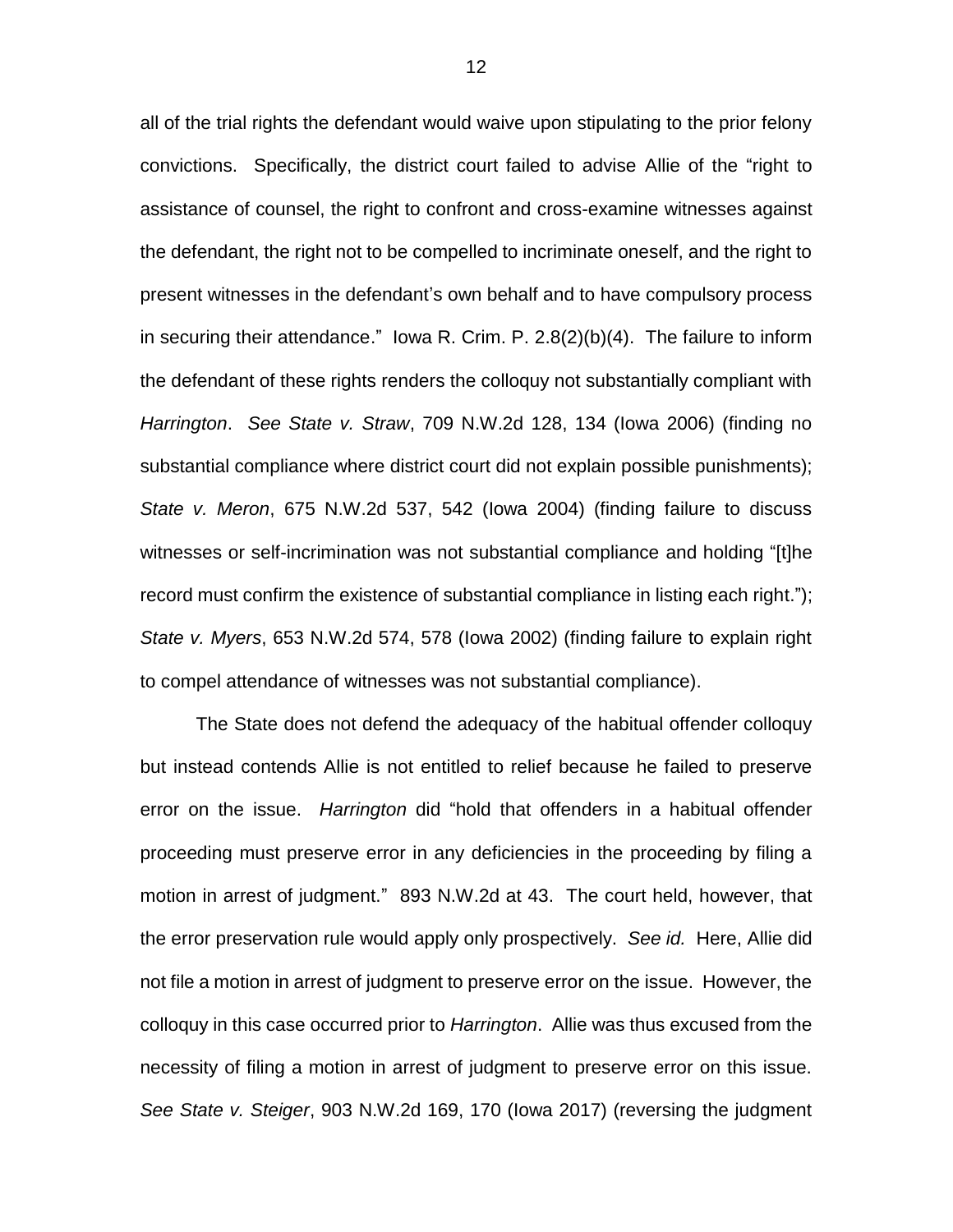and sentences for failure to comply with *Harrington* despite the lack of error preservation because "the error preservation rule . . . established in *Harrington* was not in existence at the time" of the colloquy).

In a similar vein, the State argues *Harrington* is inapplicable here because the supreme court did not make *Harrington* retroactive. While *Harrington* has "constitutional underpinnings," *see Harrington*, 893 N.W.2d at 48, it did not announce a new rule of constitutional law. As a non-constitutional rule of substantive law, the supreme court had several options in determining the scope of its application. *See Nguyen v. State*, 878 N.W.2d 744, 754 (Iowa 2016) ("We could apply full retroactivity, limited retroactivity, limited prospectivity, or full prospectivity."). When the State argues *Harrington* should not be applied "retroactively," we interpret the State to mean *Harrington* should not be applied to *any* colloquy occurring before *Harrington*. The supreme court already has implicitly rejected this position. The supreme court granted relief in *Steiger*, which involved a defective colloquy conducted prior to the *Harrington* decision. Thus, at minimum, the supreme court has concluded *Harrington* is applicable to all non-final cases pending on direct appeal or in the district court as of the date of the *Harrington* decision, April 7, 2017. *See Steiger*, 903 N.W.2d at 170 (reversing and remanding a pre-*Harrington* case for a proper hearing on prior convictions); *contra State v. Thornburg*, No. 16-2019, 2017 WL 4049526, at \*4–5 (Iowa Ct. App. Sept. 13, 2017) (finding *Harrington* is not retroactive); *Wade*, 2017 WL 2181450, at \*4 ("The rules, which specify how a court should conduct a habitual offender colloquy, appear to be procedural in nature, and we determine they should not be applied retroactively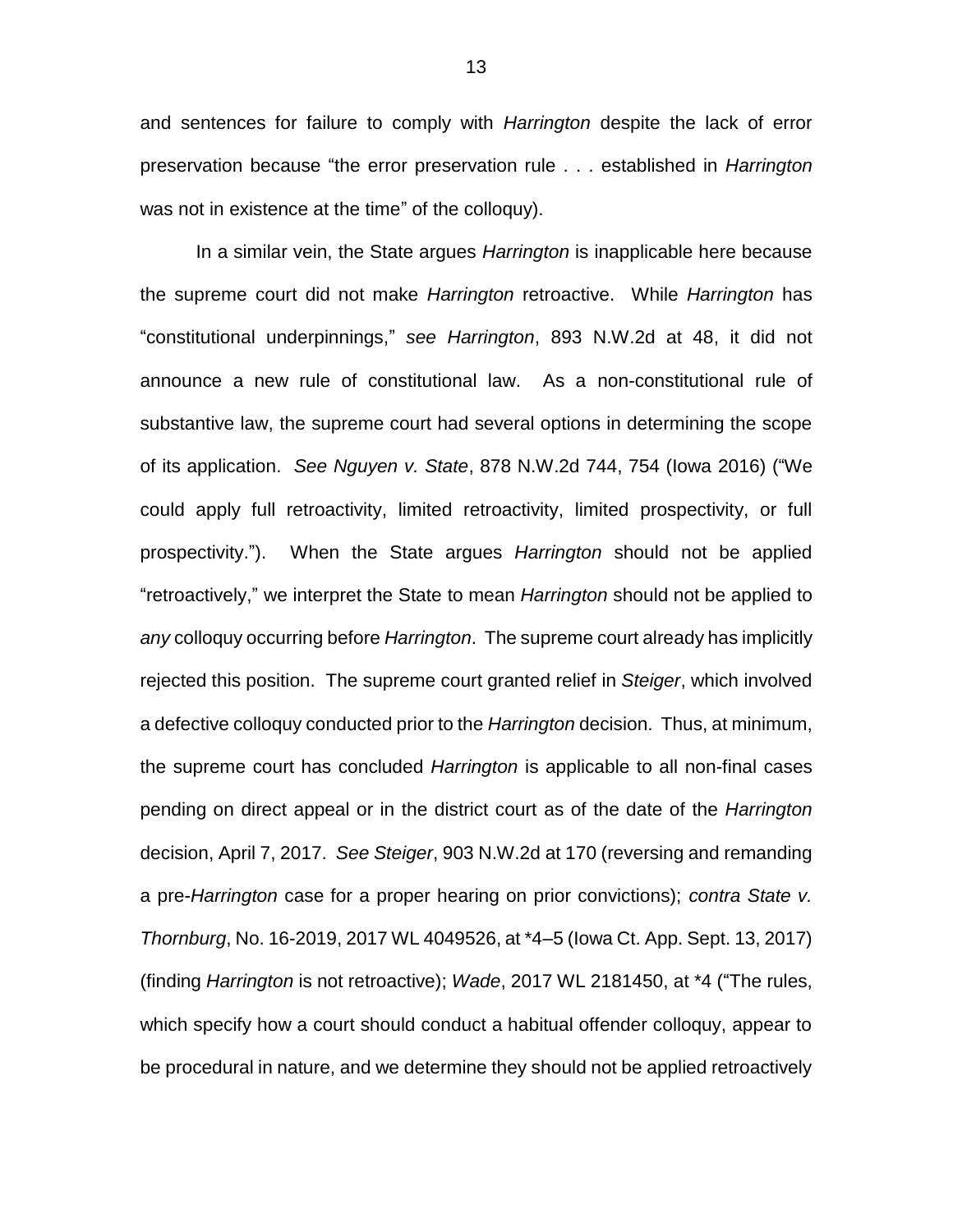in this case."). Allie's appeal was pending at the time *Harrington* was decided, and the rule should be applied in this case as in *Steiger*.

Finally, the State contends that even if *Harrington* is applicable here, Allie is not entitled to any relief because he has not established prejudice. This argument, too, already has been rejected by the supreme court. The "question on appeal is not whether [the defendant] suffered no prejudice because evidence existed to establish the prior convictions, but whether [the defendant] knowingly and voluntarily admitted the prior convictions." *Harrington*, 893 N.W.2d at 43 n.2. The court has an obligation to "ensure that the affirmation is voluntary and intelligent." *Id.* In the absence of a substantially compliant colloquy, it cannot be said the defendant's stipulation of the prior convictions was knowing and voluntary. *See id.* Prejudice is simply immaterial to the question presented.

We hold that *Harrington's* colloquy requirements shall be applied to all nonfinal cases pending on direct appeal or at the district court at the time of the *Harrington* decision. This case does not present, and we do not decide, the question of whether *Harrington* is to be applied retroactively to cases final at the time of that decision. We further hold the district court failed to conduct a substantially compliant habitual offender colloquy. In the absence of a compliant colloquy, the defendant's waiver of his right to jury trial on the issue of identity and stipulation to prior felony convictions was not knowing and voluntary.

VI.

We reverse in part the judgment and sentence of the district court. We